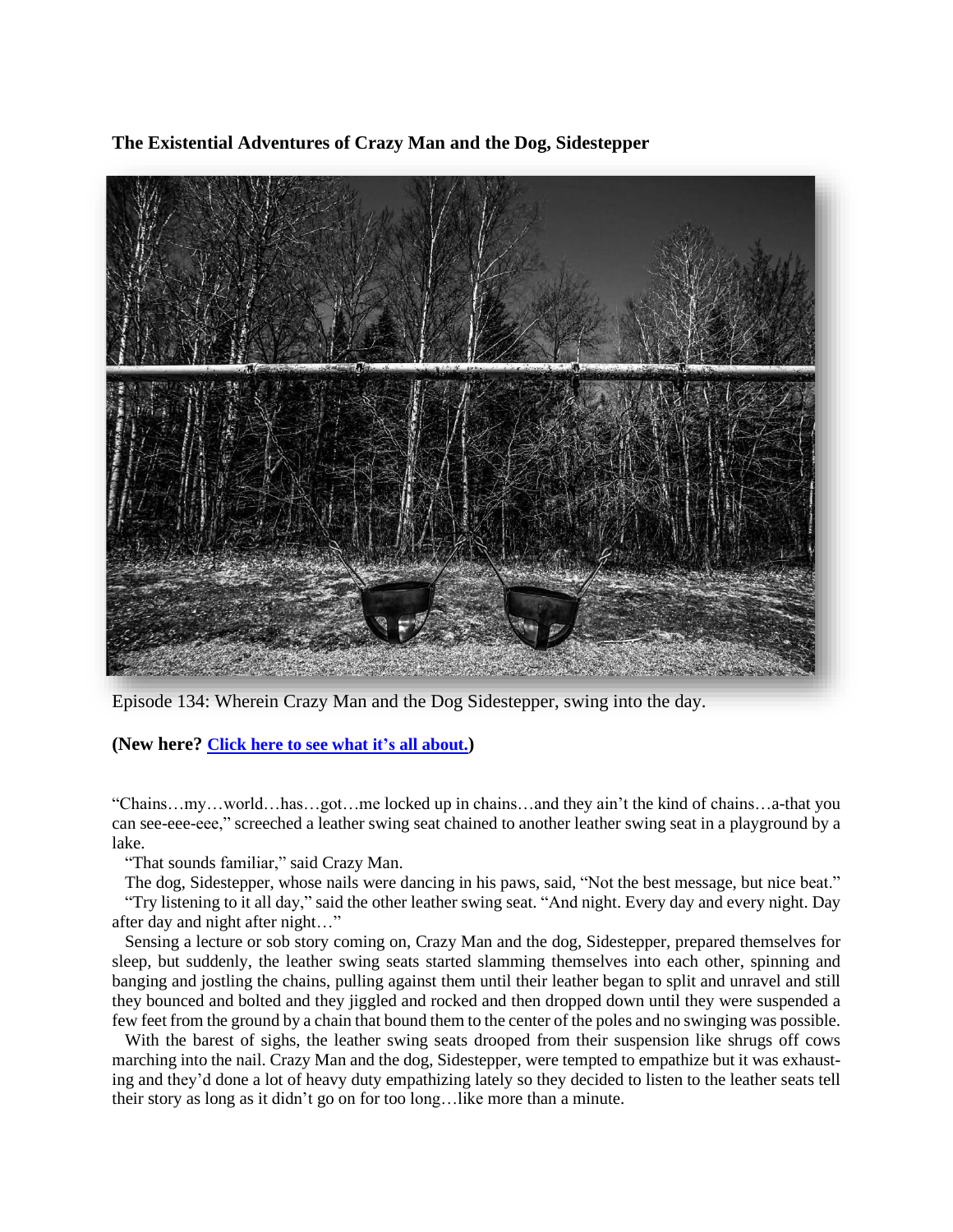"It's not fair!" said one of the leather seats. "We were made for play and then they tied us up so we can't play. We're swing seats with no swing."

"Un-swung in the playground," said the other leather seat.

"But we're safe," said the other leather seat.

 "That's right," said the other leather seat. "Nobody's going to go crazy swinging on us out of season without the best intentions keeping an eye on us."

"But all the fun's gone," said the other leather seat.

 "And now we just hang here like this until the day of the month is the right day of the month and we're suddenly safer than all the previous days of the month even when nobody's around," said the other leather seat.

 "We're victims of good intentions run amok," said the other leather seat. "Condemned to chains by minds in chains."

 The leather seats went quiet for a few minutes or weeks while Crazy Man and the dog, Sidestepper, slept…which was their response to sob stories and anything that might make them do that most painful of things: Think. When they woke up it was still whatever season and the two leather swing seats still dangled in their potential to spew disaster.

"You're very lucky we were chained while you slept," said the other leather seat. "We might have gone into a suicidal swing formation and pummeled you with all the force of a well-thought-out scenario of death and doom."

"But you didn't," said the dog, Sidestepper.

"But the possibility existed," said the other leather seat.

"But you were chained together," said Crazy Man.

"Which is exactly what saved you from us," said the other leather seat.

 "But even if you were unchained," said the dog, Sidestepper, "you're too far away to do anything to us." "Distance is a state of mind," said the other leather seat. "In the real world of worry and lawsuits, you might have been right up here beside us and we might have bounced up and down on your heads and caused

you long moments on mental anguish."

"We're swings," said the other leather seat, "and apparently, we do things like that."

"You just have to think about it long enough," said other leather seat.

 "So you have to wait till play season before they unchain you and people can swing on you and…" Crazy Man tried to say.

"No!" said both leather seats together.

 "They don't let anyone in here when we're unchained," said the other leather seat, its voice laced with horror. "The potential for catastrophe would be more than the world of caution-before-everything could bear."

 "We can be looked at," said the other leather chair, "but we cannot be used, according to the signs." Crazy Man and the dog, Sidestepper, looked around and saw the signs. They were everywhere.

## **KEEP OFF THE SWINGS**

## **NO LOITERING IN THE SANDBOX**

#### **DOGS, CHILDREN AND OTHERS NOT ALLOWED**

#### **GO HOME!**

 They were beginning to suspect that this playground was no place to play. And then they saw the lines of longing eyes and sad faces, their beach towels wrapped around their bellies, coolers full of ice and cold drinks at their feet, silent and waiting. The lines extended into the deep dark scary woods and the playground was ringed with pleading faces and eyes held back by the invisible barrier of someone's paranoia.

It was too much.